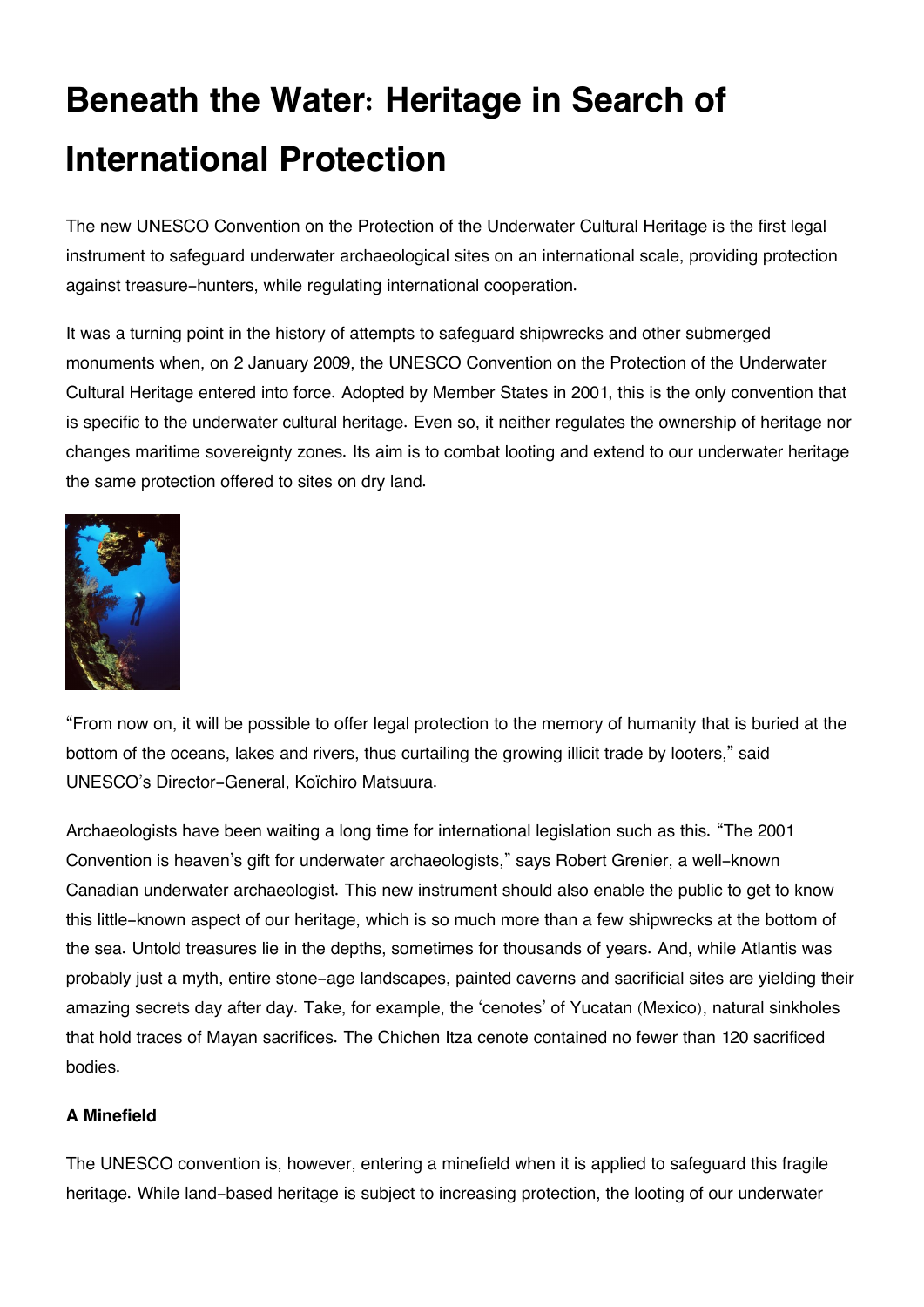heritage is growing at an alarming rate, and national legislation is very patchy. Treasure hunters and commercial enterprises, attracted by profit, are deserting sites on dry land for deep-sea archaeology. Just one example is their interest in the precious cargoes of the caravels and carracks, these jewels of the Portuguese fleet that plied the spice routes in the 17th century. Commercial exploitation of their wrecks off the coast of Mozambique, for example, is threatening the only remaining historical evidence of their construction, as most of the documents from the era were destroyed in the 1755 Lisbon earthquake.

Faced with protests from archaeologists and the suspicions of the authorities when approached for licenses to explore, private companies looking for wrecks are increasingly proclaiming the scientific interest of their research. But it is almost impossible to practice genuine archaeology when the real motive is profit, and shareholders, not an informed public, are behind the work. As the celebrated Portuguese archaeologist, Francisco Alves, put it, "the archaeologist's work is often like that of a detective. But what would we think of a detective who sells the victim's watch to pay for his investigations?"



Confronted with destruction and looting, the UNESCO Convention has added a series of rules in its Annex regarding archaeological exploration, which aim to act as an added safeguard and directive for national authorities. By imposing ethical norms of protection, it should eventually eradicate purely commercial operations.

The Convention has also been set up to provide a legal safeguard and to monitor the protection of sites, which is probably its most delicate task. In international waters, States have, with some exceptions, only a limited jurisdiction, which often restricts the application of national regulations to their own nationals or to vessels flying their flag. Every time a commercial enterprise from a given country sets its sights on some article that another State thinks is valuable, international cooperation becomes crucial for its protection. Hence the value of the Convention, which aims to regulate and improve the conditions of this cooperation.

### **Other Threats, Other Solutions**

Commercial excavations are not the only threat hanging over the relics located at the bottom of the seas, even if they are largely the reason behind the Convention. Foolhardy tourists looking for souvenirs, the construction of ports and oil pipelines, mineral prospecting and trawler fishing are also threats.